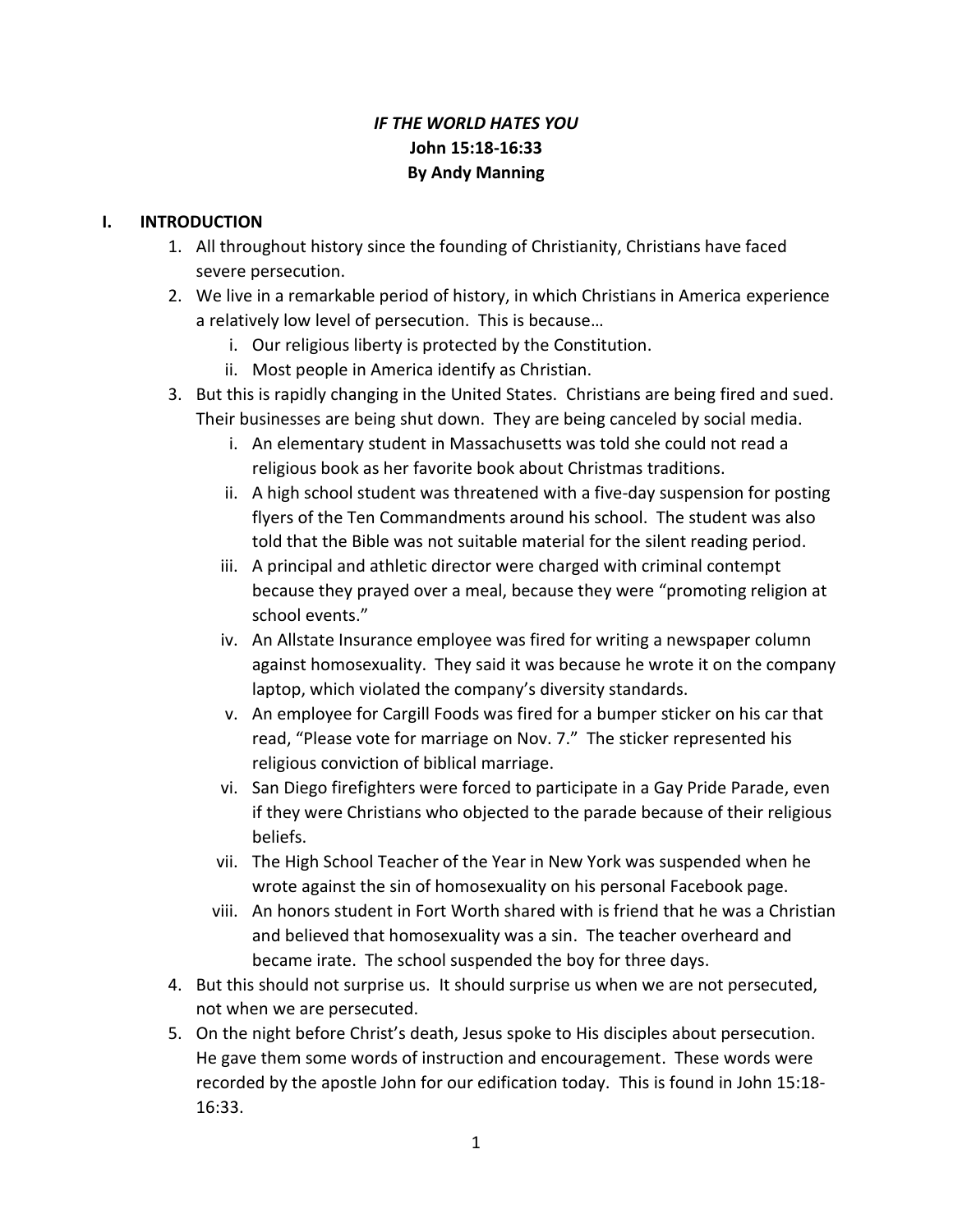#### **II. TEXT: John 15:18-21**

- 1. 18 "If the world hates you, understand that it hated me before it hated you. 19 If you were of the world, the world would love you as its own. However, because you are not of the world, but I have chosen you out of it, the world hates you. 20 Remember the word I spoke to you: 'A servant is not greater than his master.' If they persecuted me, they will also persecute you. If they kept my word, they will also keep yours. 21 But they will do all these things to you on account of my name, because they don't know the one who sent me.
	- i. In this passage Jesus tells us the three threats of persecution, which are the reason for His words of encouragement.

#### **III. THREE THREATS OF PERSECUTION**

#### **1. Stumbling.**

- i. **John 16:1** "I have told you these things to keep you from stumbling."
	- 1. ESV "to keep you from falling away"
	- 2. NCV "to keep you from giving up"
- ii. There are two ways that persecution can lead to stumbling:
	- 1. Fall into sin. Compromising. "If you don't bake the cake, you will lose your business." So, you bake the cake.
- iii. Stop serving the Lord.
	- 1. When the choice is be silent or be canceled; be silent or be mocked; be silent or be rejected; then you choose to be silent.
- iv. Jesus spoke these words to keep us from stumbling.

### **2. Lose faith in Christ.**

- i. **John 16:4** "But I have told you these things so that when their time comes you will remember I told them to you."
- ii. Surely if Christ were real then I wouldn't be experiencing such pain. He wouldn't let me suffer.
- iii. Jesus said these things so we wouldn't lose faith in Him.

#### **3. Loss of peace.**

- i. **John 16:33** "I have told you these things so that in me you may have peace. You will have suffering in this world. Be courageous! I have conquered the world."
- ii. Inner peace. How are we going to live for Christ in this world? How are we going to raise our kids for Christ in this environment? How am I going to be faithful in this environment? How am I going to provide for my family in this environment?
- iii. Relational peace. We blame each other for the conflict with the world.
- iv. Jesus said these things so that we would have peace.
- v. Let's go back to John 15:18 "If the world hates you, understand that it hated me before it hated you."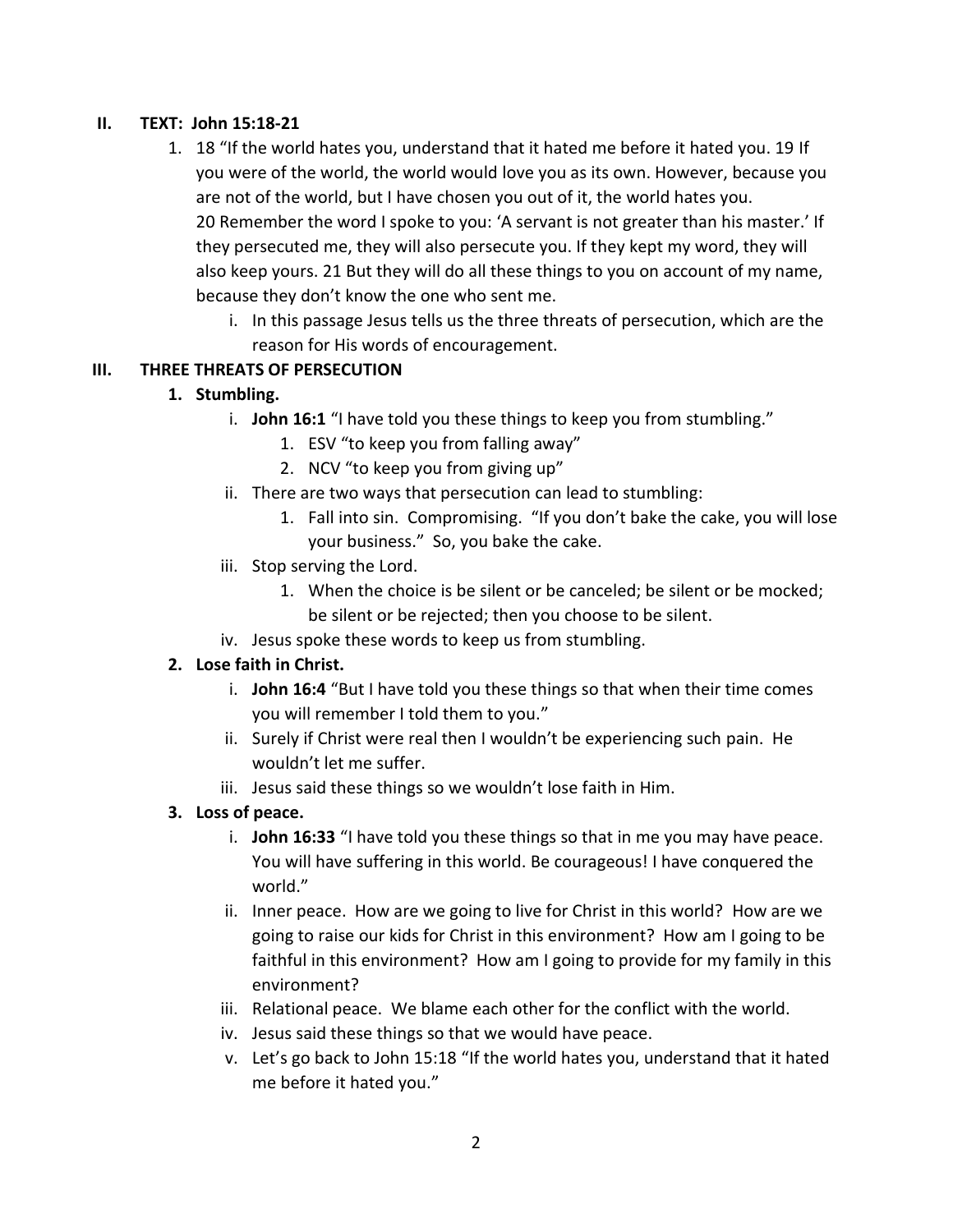vi. For us to be prepared for persecution, there are things Jesus wants us to understand. That is what this passage is about. There are eight points we need to understand.

## **IV. Understand the Following:**

## **1. The world hated Jesus.**

- i. **John 15:18** "If the world hates you, understand that it hated me before it hated you."
- ii. It is not because there is something wrong with you.
- iii. It's not because you are sinful.
- iv. It's not because you are judgmental.
- v. It's not because you aren't Christlike enough.
- vi. If the world hated you because of your sinfulness, then that's your fault. But if the world loves you because of your association with Jesus, the problem is not with you, but with them.

### **2. It is because you are different.**

- i. **John 15:19** "If you were of the world, the world would love you as its own. However, because you are not of the world, but I have chosen you out of it, the world hates you."
- ii. Remember the word "world" is used in three ways in the NT:
	- 1. The place we live; planet earth as contrasted with heaven.
	- 2. All the people in the world.
	- 3. The invisible spiritual system of evil dominated by Satan and all that it offers in opposition to God, His word, and His people (John MacArthur). It consists of unbelievers who hate God and His followers.
- iii. It is the last sense that Jesus is using here. The unbelievers of this world who are under Satan's control hate you.
- iv. Why?
- v. Because you are not of the world:
	- 1. People are naturally unkind to people who are not like them. As a Christian, you are very different than the world.
	- 2. Your beliefs are different.
	- 3. Your values are different (the things you think are important).
	- 4. Your morals are different.
	- 5. You don't cooperate with the world. For example, not baking the cake, not cheating at work, not voting for abortion.
	- 6. You don't join in with the world in their sinful living.
	- 7. Your behavior convicts and condemns the world.
- **3. You cannot avoid it.**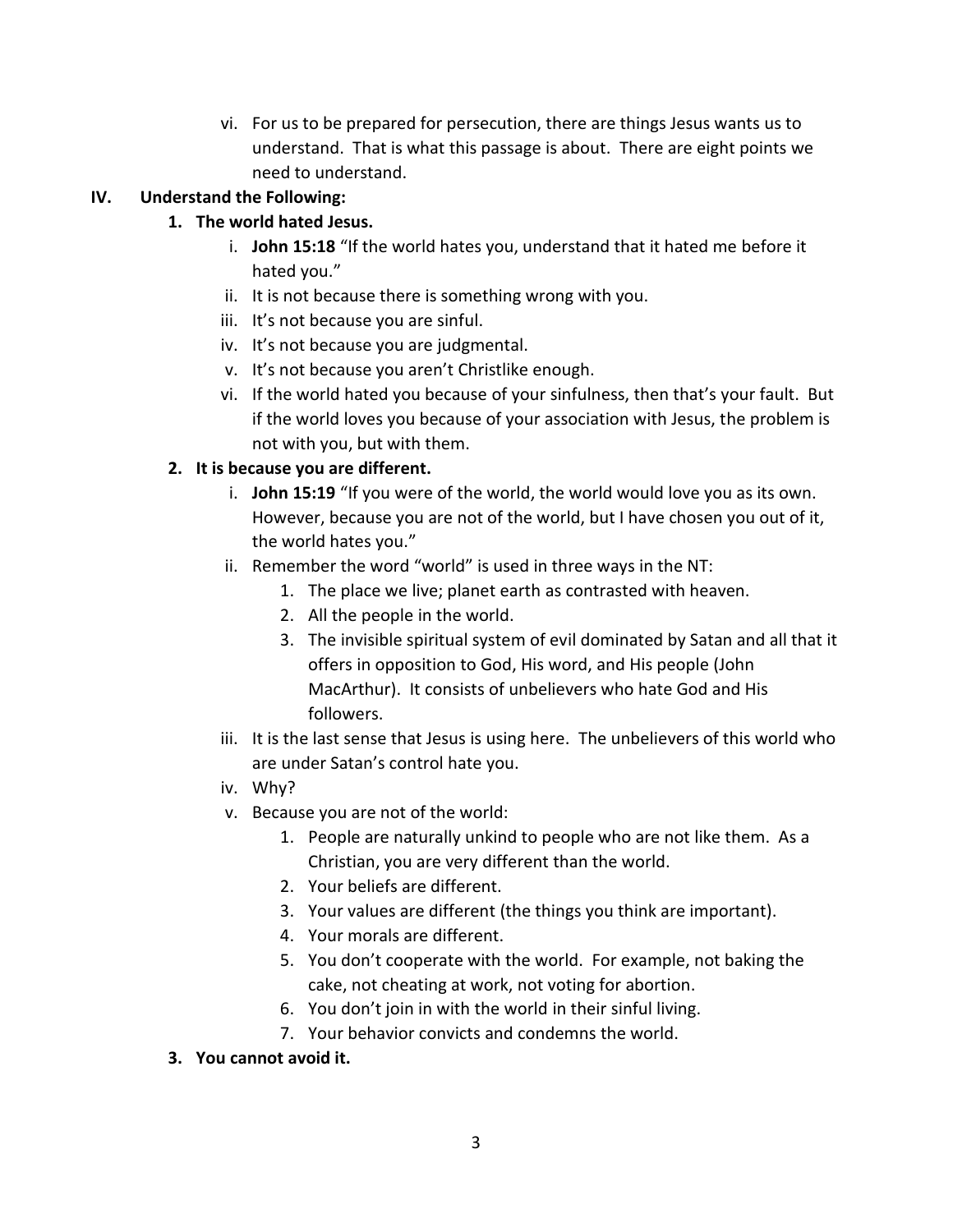- i. **John 15:20** "Remember the word I spoke to you: 'A servant is not greater than his master.' If they persecuted me, they will also persecute you. If they kept my word, they will also keep yours."
- ii. If you serve Jesus, you will be persecuted. Don't think that you can be smarter than Jesus and figure out a way to serve the Lord and be loved by the world. It's not going to happen.
- iii. If Jesus could not avoid it, then you won't. If Jesus, who was perfectly loving, supernatural, doing miracles, perfect in every way, could not avoid it, then you can't either.
- iv. **Martin Luther** said, "Cain will go on murdering Abel as long as the church is on earth."
- v. **Spurgeon** "The disciple cannot be loved where his master is hated."

### **4. It is because they don't know God.**

- i. **John 15:21** "But they will do all these things to you on account of my name, because they don't know the one who sent me."
- ii. When they persecute you for following Jesus, it is proof that they don't know God.
- iii. They may claim to be good; they may claim to be godly; they may claim to be spiritual; they may claim to be religious; but anyone who rejects Jesus Christ does not know the true God.

### **5. We have the Holy Spirit to help us.**

- i. **John 15:26-27** "26 "When the Counselor comes, the one I will send to you from the Father—the Spirit of truth who proceeds from the Father—he will testify about me. 27 You also will testify, because you have been with me from the beginning."
- ii. **John 16:7-9** "7 Nevertheless, I am telling you the truth. It is for your benefit that I go away, because if I don't go away the Counselor will not come to you. If I go, I will send him to you. 8 When he comes, he will convict the world about sin, righteousness, and judgment: 9 About sin, because they do not believe in me; 10 about righteousness, because I am going to the Father and you will no longer see me; 11 and about judgment, because the ruler of this world has been judged."
- iii. **John 16:13-14** "When the Spirit of truth comes, he will guide you into all the truth. For he will not speak on his own, but he will speak whatever he hears. He will also declare to you what is to come. 14 He will glorify me, because he will take from what is mine and declare it to you."
- iv. One of the primary reasons that the Holy Spirit indwells Christians is to enable us to serve the Lord in a hostile environment. He helps us to be faithful, and He helps us to be effective.
- v. Let's observe all that Jesus says about the Holy Spirit in these three passages: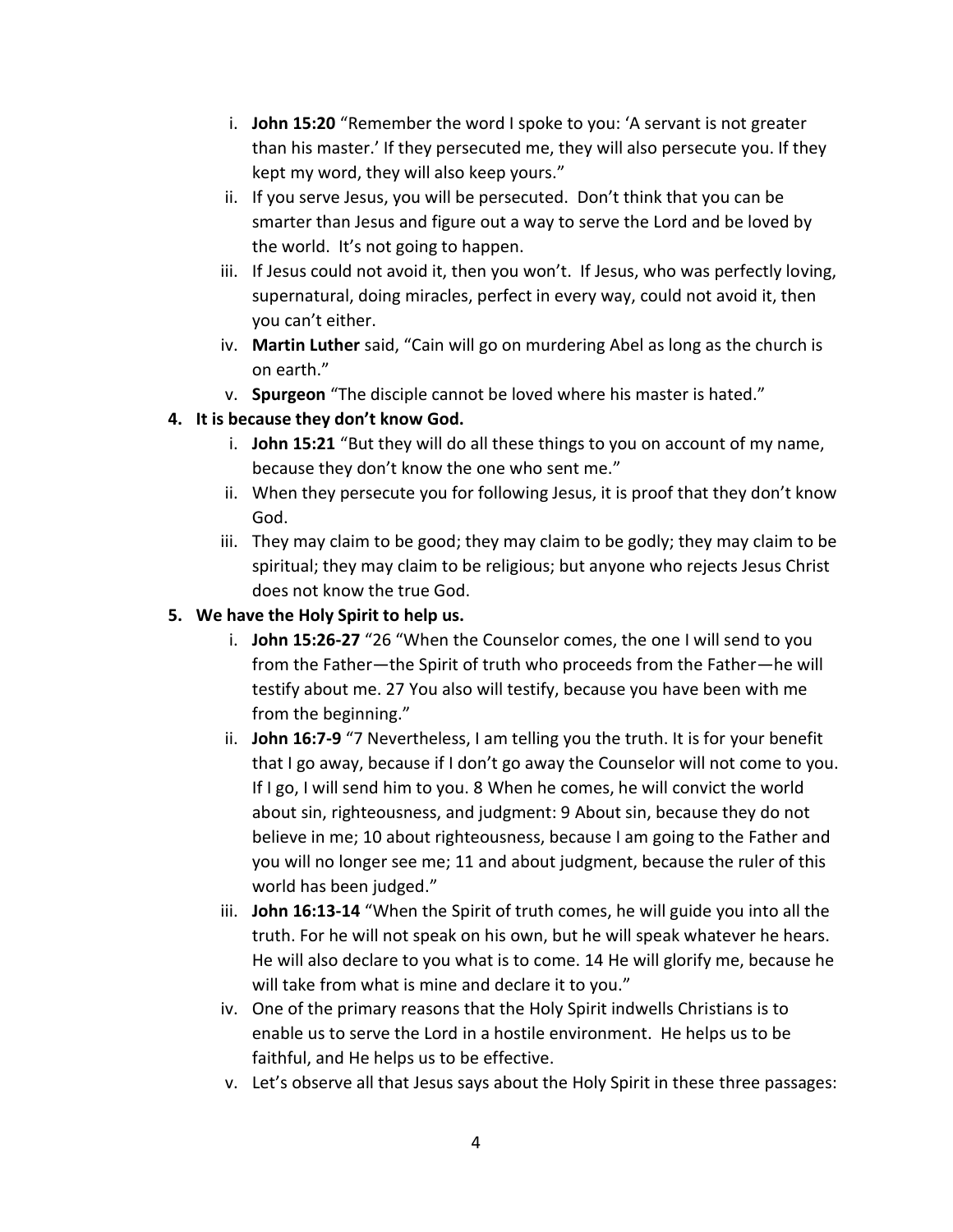- 1. Called the Counselor (paraclete). v. 26. Counselor, Advocate, and Comforter.
- 2. Sent by Christ. v. 26. "The one I will send to you from the Father." He is Christ's gift to us.
- 3. Proceeds from the Father. v. 26. "The Spirit who proceeds from the Father." He is God's Spirit
- 4. Testifies about Jesus. v. 26. "He will testify about me." His purpose is to lead people to Christ.
- 5. Benefits us. v. 16:7. "It is for your benefit that I go away, because if I don't go away the Counselor will not come to you. If I go, I will send him to you."
- 6. He will convict the world about sin, "because they do not believe me." v. 16:8. The world doesn't believe the words of Jesus, so the Holy Spirit will work to convince them.
- 7. He will convict the world about righteousness, "because I am going to the Father and you will no longer see me." v. 16:8. God's definition of right and wrong. Because Jesus is no longer with us giving us the perfect picture of righteousness.
- 8. He will convict the world about judgment, "because the ruler of this world has been judged." v. 16:8. The ruler has already been sentenced to the Lake of Fire, and all those who persist in unbelief and disobedience will meet the same fate (Rev 20:10, 15).
- 9. Guides us into the truth. v. 16:13. "When the Spirit of truth comes, he will guide you into all the truth."
- 10. Declares what is to come. v. 13. "He will also declare to you what is to come." The Spirit told the apostles about the future.
- 11. Glorifies Jesus. v. 14. "He will glorify me." The Spirit doesn't glorify Himself. The Spirit-filled Christian doesn't glorify himself. The Spirit's mission is to point to Jesus; to glorify Jesus.

#### **6. Christians will experience horrible things.**

- i. **John 16:2** "They will ban you from the synagogues. In fact, a time is coming when anyone who kills you will think he is offering service to God."
- ii. John 15:18 says that they world will hate Christians. The word "hate" can just mean to dislike someone or something very much. But there is more to this Greek word. The Complete Word Study Dictionary this word "miseo" means "to hate…. usually implying active ill will in words and conduct, a persecuting spirit. By implication, to persecute." So this word hate is another way of saying they will dislike you so much that they will take action – verbal and physical – against you.
- iii. John 16:2 gives two examples of the type of persecution the early Christians could expect: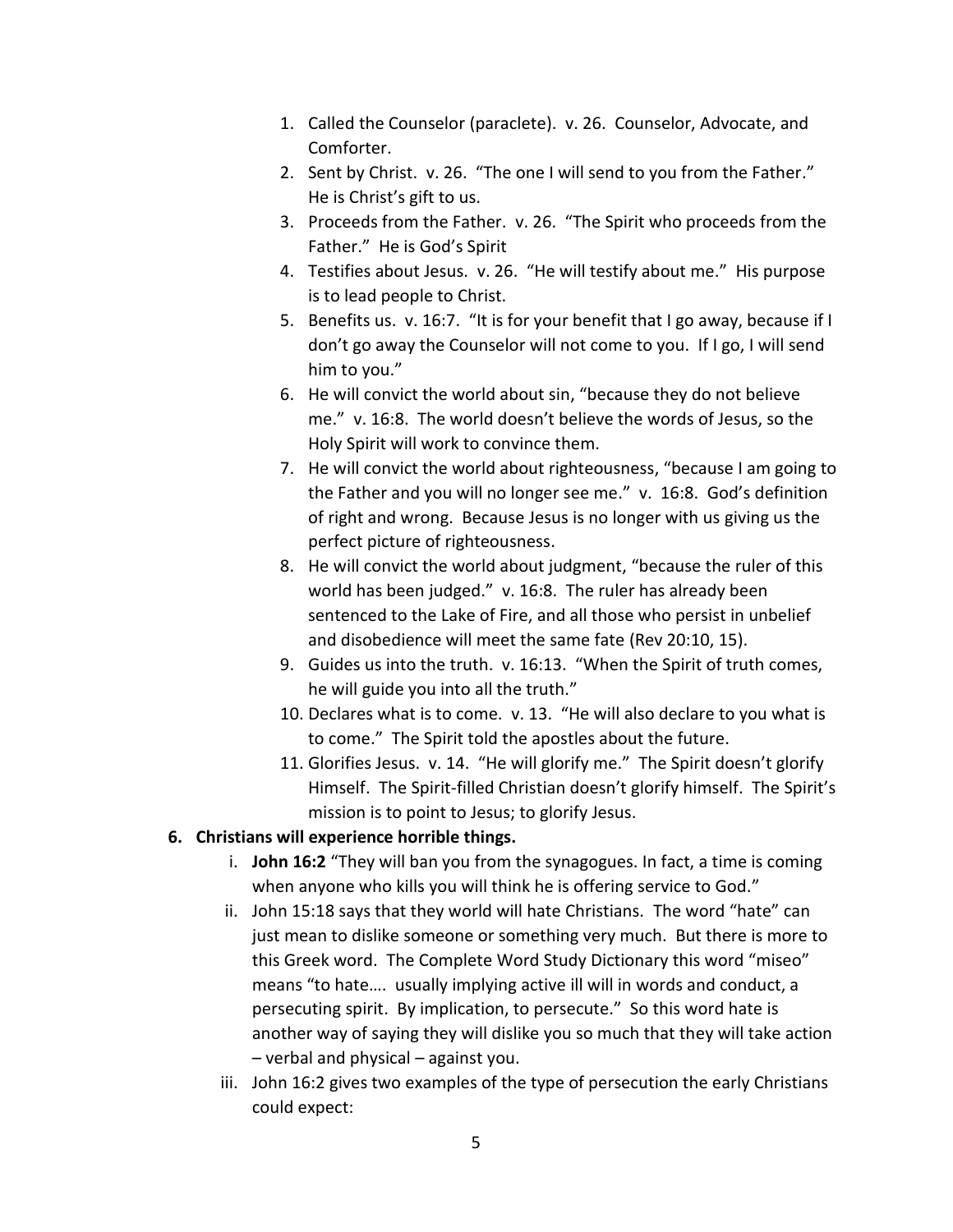- 1. They will ban you from the synagogues. The synagogue was the Jewish version of a church. To be banned from the Synagogue was to be cut off from the community. People were forbidden from speaking to you, doing business with you, or helping you in any way. If you lived in a town that was majority Jewish, such as Jerusalem, the only solution was to leave town.
- 2. Kill you in the name of serving God. The world will hate us so much that they will kill us; and they will think they are doing a good deed. They will believe that they are doing the world a service; that they are cleansing the world from bad people.
- iv. If we look at the story of Paul, we can see how badly the early Christians were treated. On multiple occasions they tried to kill him. On five occasions he receive the thirty-nine lashes. Three times he was beaten with rods. Once he was stoned. On several occasions he was jailed. And in the end he was executed.
- v. Don't be surprised when horrible things are done against Christians. Jesus predicted it.
- vi. **Charles Fuller** "Fellowship with God means warfare with the world."

### **7. Be courageous.**

- i. **John 16:33** "I have told you these things so that in me you may have peace. You will have suffering in this world. Be courageous! I have conquered the world."
- ii. Christ commands us to be courageous in the face of persecution.
- iii. What does it mean to be courageous?
	- 1. Courage is not the absence of fear.
	- 2. Courage is not allowing your fear to paralyze you. It is taking action in spite of the fear. It is being obedient. Being faithful. Being on mission even though you are afraid.
- iv. Keep serving. Keep witnessing. Keep testifying. Keep following Jesus, no matter how hard it gets.
- v. Charles Spurgeon "When confidence in God is considered vile, we determine to be viler still."
- vi. It is better to suffer for the faith, than the faith suffer because of us.

#### **8. Christ has overcome the world.**

- i. **John 16:33** "I have told you these things so that in me you may have peace. You will have suffering in this world. Be courageous! I have conquered the world."
- ii. There's one last thing that Jesus wants us to know about persecution. He has overcome the world. In other words, the world cannot prevent Christ from accomplishing His purpose. The world cannot stop us. Satan cannot stop us.